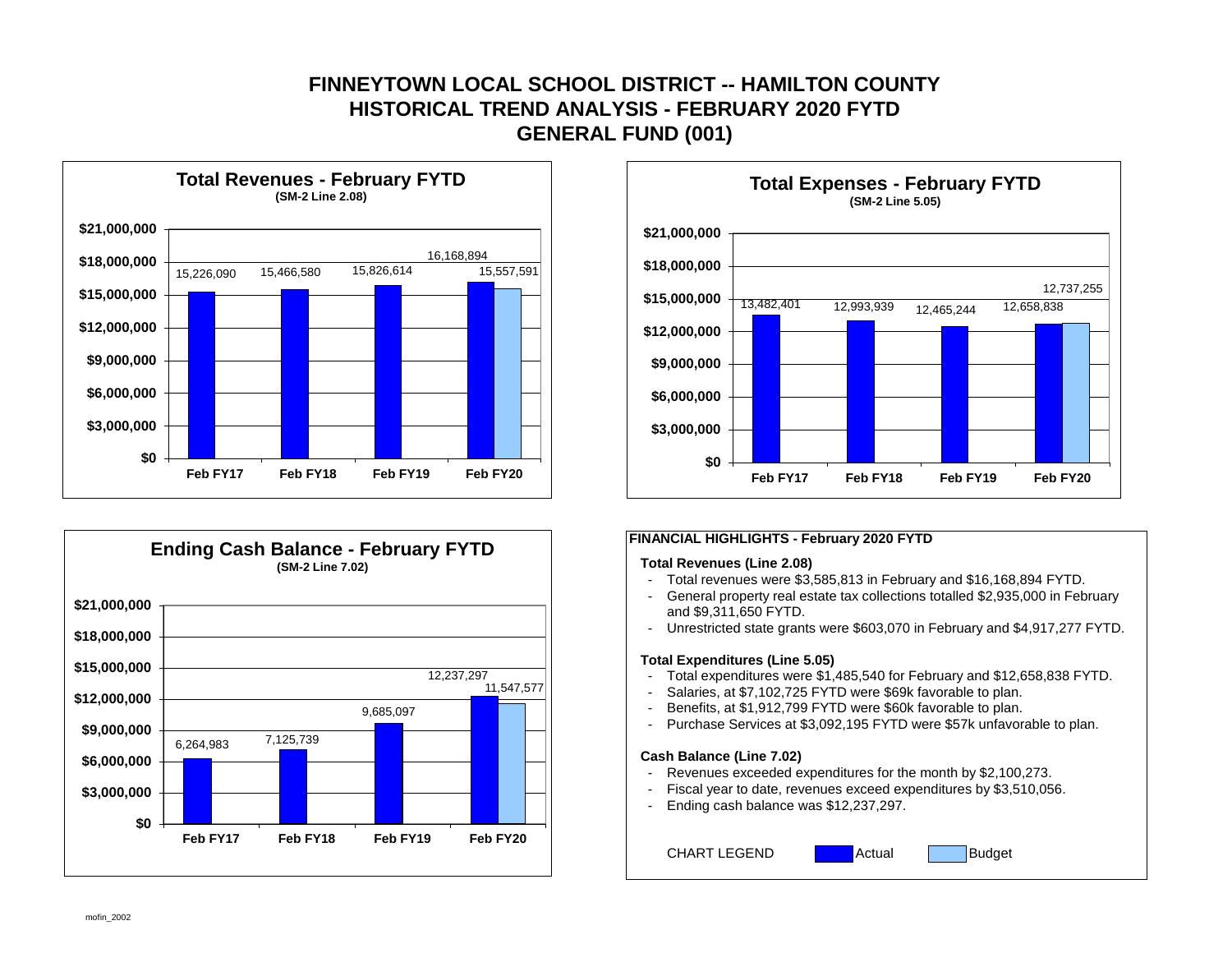### FINNEYTOWN LOCAL SCHOOL DISTRICT GENERAL FUND (001) SM-2 - MONTHLY FY19/20 February 2020

|                |                                                                   |                 | Month                 |                              | <b>Fiscal Year</b>   |                      |                   |  |  |
|----------------|-------------------------------------------------------------------|-----------------|-----------------------|------------------------------|----------------------|----------------------|-------------------|--|--|
|                |                                                                   |                 |                       |                              |                      |                      |                   |  |  |
|                |                                                                   | Monthly         | Monthly               | Monthly<br><b>Difference</b> | <b>Fiscal YTD</b>    | <b>Fiscal YTD</b>    | <b>Fiscal YTD</b> |  |  |
|                | <b>REVENUES</b>                                                   | <b>Estimate</b> | Actual                |                              | <b>Estimate</b>      | Actual               | <b>Difference</b> |  |  |
|                |                                                                   |                 |                       |                              |                      |                      |                   |  |  |
| 1.010          | <b>Real Estate Property Tax</b><br>Tangible Personal Property Tax | 1,453,100<br>0  | 2,935,000<br>0        | 1,481,900<br>0               | 8,718,350<br>494,436 | 9,311,650<br>494,436 | 593,300<br>0      |  |  |
| 1.020<br>1.030 | Income Tax                                                        | 0               | 0                     | 0                            | 0                    | 0                    | 0                 |  |  |
| 1.035          | <b>Unrestricted State Grants</b>                                  | 606,200         | 603,070               | $-3,130$                     | 4,923,386            | 4,917,277            | $-6,109$          |  |  |
| 1.040          | <b>Restricted State Grants</b>                                    | 18,800          | 18,798                | $-2$                         | 150,408              | 150,395              | $-13$             |  |  |
| 1.045          | Restricted Grants-in-Aid - SFSF                                   | 0               | 0                     | 0                            | 0                    | 0                    | 0                 |  |  |
| 1.050          | <b>Property Tax Allocation</b>                                    | 0               | 0                     | 0                            | 716,819              | 716,819              | 0                 |  |  |
| 1.060          | All Other Revenues                                                | 25,200          | 28,945                | 3,745                        | 534,492              | 555,053              | 20,561            |  |  |
| 1.070          | <b>Total Revenue</b>                                              | 2,103,300       | 3,585,813             | 1,482,513                    | 15,537,891           | 16,145,630           | 607,739           |  |  |
|                |                                                                   |                 |                       |                              |                      |                      |                   |  |  |
|                | OTHER FINANCING SOURCES                                           |                 |                       |                              |                      |                      |                   |  |  |
| 2.010          | Proceeds from Sale of Notes                                       | 0               | 0                     | 0                            | 0                    | 0                    | 0                 |  |  |
| 2.020          | <b>State Emergency Loans</b>                                      | 0               | 0                     | 0                            | 0                    | 0                    | 0                 |  |  |
| 2.040          | <b>Operating Transfers-In</b>                                     | 0               | 0                     | 0                            | 0                    | 0                    | 0                 |  |  |
| 2.050          | Advances-In                                                       | 0               | 0                     | 0                            | 0                    | 0                    | 0                 |  |  |
| 2.060          | All Other Financial Sources                                       | 0               | 0                     | 0                            | 19,700               | 23,264               | 3,564             |  |  |
| 2.070          | <b>Total Other Financing Sources</b>                              | $\Omega$        | $\Omega$              | $\Omega$                     | 19,700               | 23,264               | 3,564             |  |  |
| 2.080          | <b>Total Revenue &amp; Other Sources</b>                          | 2,103,300       | 3,585,813             | 1,482,513                    | 15,557,591           | 16,168,894           | 611,303           |  |  |
|                |                                                                   |                 |                       |                              |                      |                      |                   |  |  |
|                | <b>EXPENDITURES</b>                                               |                 |                       |                              |                      |                      |                   |  |  |
| 3.010          | <b>Personal Services</b>                                          | 818,300         | 788,767               | 29,533                       | 7,172,004            | 7,102,725            | 69,279            |  |  |
| 3.020          | <b>Employee Benefits</b>                                          | 251,100         | 237,112               | 13,988                       | 1,972,600            | 1,912,799            | 59,801            |  |  |
| 3.030          | <b>Purchased Services</b>                                         | 372,800         | 434,881               | $-62,081$                    | 3,035,561            | 3,092,195            | $-56,634$         |  |  |
| 3.040          | <b>Supplies and Materials</b>                                     | 23,800          | 18,808                | 4,992                        | 253,467              | 249,974              | 3,493             |  |  |
| 3.050          | <b>Capital Outlay</b>                                             | 11,700          | 1,992                 | 9,708                        | 70,184               | 61,036               | 9,148             |  |  |
| 4.050          | Debt Service Principal HB264                                      | 0               | 0                     | 0                            | 100,000              | 100,000              | 0                 |  |  |
| 4.060          | Debt Service Interest                                             | 0               | 0                     | 0                            | 21,567               | 21,567               | 0                 |  |  |
| 4.300          | <b>Other Objects</b>                                              | 3,900           | 3,980                 | $-80$                        | 98,872               | 96,523               | 2,349             |  |  |
| 4.500          | <b>Total Expenditures</b>                                         | 1,481,600       | 1,485,540             | $-3,940$                     | 12,724,255           | 12,636,819           | 87,436            |  |  |
|                |                                                                   |                 |                       |                              |                      |                      |                   |  |  |
|                | <b>OTHER FINANCING USES</b>                                       |                 |                       |                              |                      |                      |                   |  |  |
|                | 5.010 Operational Transfers - Out                                 | 0               | 0                     | 0                            | 3,000                | 3,000                | 0                 |  |  |
| 5.020          | Advances - Out                                                    | 2,500           | 0                     | 2,500                        | 10,000               | 19,019               | $-9,019$          |  |  |
| 5.030          | All Other Financing Uses                                          | 0               | 0                     | 0                            | 0                    | 0                    | 0                 |  |  |
| 5.040          | <b>Total Other Financing Uses</b>                                 | 2,500           | $\mathbf 0$           | 2,500                        | 13,000               | 22,019               | $-9,019$          |  |  |
| 5.050          | Total Expend. & Other Uses                                        | 1,484,100       | 1,485,540             | $-1,440$                     | 12,737,255           | 12,658,838           | 78,417            |  |  |
|                |                                                                   |                 |                       |                              |                      |                      |                   |  |  |
|                |                                                                   |                 |                       |                              |                      |                      |                   |  |  |
| 6.010          | <b>Operating Surplus/(Deficit)</b>                                | 619,200         | 2,100,273             | 1,481,073                    | 2,820,336            | 3,510,056            | 689,720           |  |  |
|                |                                                                   |                 |                       |                              |                      |                      |                   |  |  |
| 7.010          | <b>Beginning Cash Balance</b>                                     | 10,928,377      | 10,137,024            | $-791,353$                   | 8,727,241            | 8,727,241            | 0                 |  |  |
| 7.020          | <b>Ending Cash Balance</b>                                        | 11,547,577      | 12,237,297            | 689,720                      | 11,547,577           | 12,237,297           | 689,720           |  |  |
| 8.010          | <b>Outstanding Encumbrances</b>                                   | 2,200,000       |                       | 5,076,939 -2,876,939         | 2,200,000            | 5,076,939            | $-2,876,939$      |  |  |
|                |                                                                   |                 |                       | <b>FY20</b>                  |                      |                      |                   |  |  |
| <b>EMIS</b>    | Oct Wk 1/Ave. Student Headcount [FLSD educated]                   |                 |                       | 1,356                        | FLSD only            |                      |                   |  |  |
| ODE            | SFPR Student Total ADM Count [FLSD resident]                      | 1,478           | FLSD + Charter School |                              |                      |                      |                   |  |  |
| ODE            | SFPR Student Formula ADM [FLSD resident]                          | 1,433           |                       | FLSD + Charter School        |                      |                      |                   |  |  |